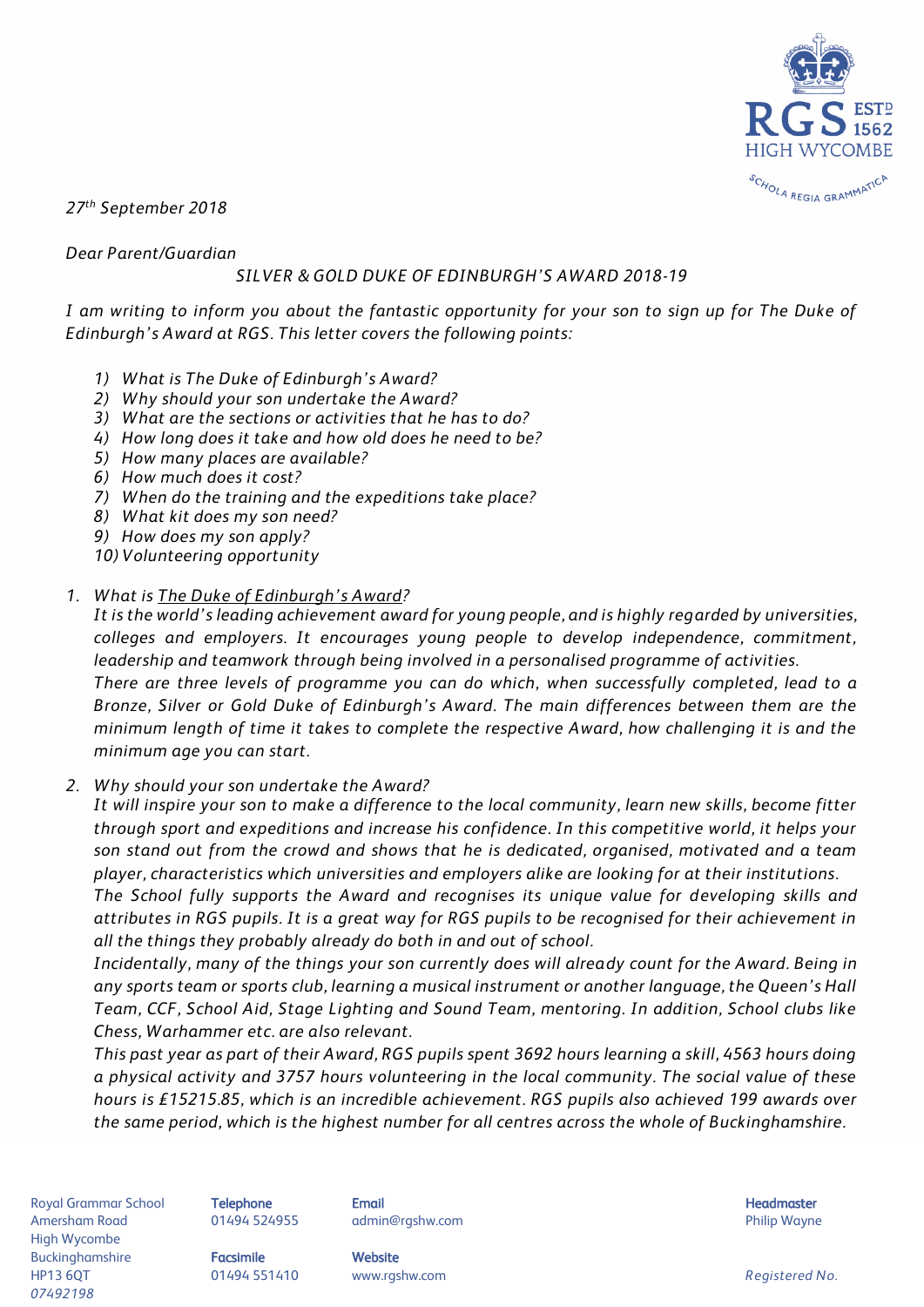*3. What are the sections or activities that he has to do?*

*He can achieve an Award by completing a personal programme of activities in four sections (five if going for Gold). These sections are:*

- *[Volunteering](https://www.dofe.org/doing-your-dofe/activities-sections/volunteering/)* helping someone, your community or the environment
- *[Physical](https://www.dofe.org/doing-your-dofe/activities-sections/physical/)* becoming fitter through sport, dance or fitness activities
- *[Skills](https://www.dofe.org/doing-your-dofe/activities-sections/skills/)* developing existing talents or trying something new
- **Expedition** planning, training for and completing an adventurous journey (this section is organised by the school)
- *[Residential](https://www.dofe.org/doing-your-dofe/activities-sections/residential/)* (Gold only) staying & working away from home as part of a team of people he doesn't know

*The length of time he has to spend on each section depends on the level of DofE he's doing.*

*4. How long does it take and how old does he need to be? [\(DofE Timescales\)](https://www.rgshw.com/_site/data/files/documents/school%20life/d%20of%20e/EC823C5534A152211BE6D1F88F88D400.pdf)*

### *The Silver Award:*

*It will take him at least 6 months for Silver if he's already achieved his Bronze Award or 12 months without it. He needs to be in Year 10 or above and spend 6 months on the Volunteering section. For Physical and Skills sections, he must spend 6 months on one and 3 months on the other. If he has not achieved his Bronze, he will need to do a further 6 months in the Volunteering or the longer of the Physical or Skills sections. He also needs to plan and undertake two 3 day (2 night) Expeditions.* 

### *The Gold Award:*

*It will take him at least 12 months for Gold if he's already achieved the Silver Award or 18 months without it. He must be at least 16 years old to apply and must spend 12 months on the Volunteering section. For Physical and Skills, he must spend 12 months on one and six months on the other. If he has not achieved his Silver, he will need to do a further 6 months in the Volunteering or the longer of the Physical or Skills sections. He also needs to plan and undertake two 4 day (3 night) Expeditions.* 

*The big difference at Gold level is that he also has to do a residential section - staying away from home for five days/four nights, doing a shared activity with people he doesn't know. It's great fun and a real chance to do something different. It is essential that your choice of residential is approved by me or Mrs Henry as it must meet with DofE criteria. Please refer to the attached document/link.* 

*NB. The length of time taken for all the Awards is stated in months, but please note he must show regular activity and commitment during this time of at least an hour a week. He can't achieve an Award in a short burst of enthusiasm over one weekend! Finally, all DofE activities must be completed by his 25th birthday.*

*5. How many places are available? There is no limit to the number of places available, but historically we usually have about 42 at Silver and 35 at Gold.* 

| 6.How much does it cost?  |                                                                               |
|---------------------------|-------------------------------------------------------------------------------|
| <b>Silver Enrolment</b>   | f 1 1 3                                                                       |
| Gold Enrolment            | <i>€</i> 120                                                                  |
| Silver & Gold Training    | £80 (only for pupils who haven't done a previous award or been in the $CCF$ ) |
| <b>Silver Expeditions</b> | f 195                                                                         |
| <b>Gold Expeditions</b>   | <i>£245</i>                                                                   |

*Explanation of costs:*

*Cost of the staff running and administering the DofE award at RGS*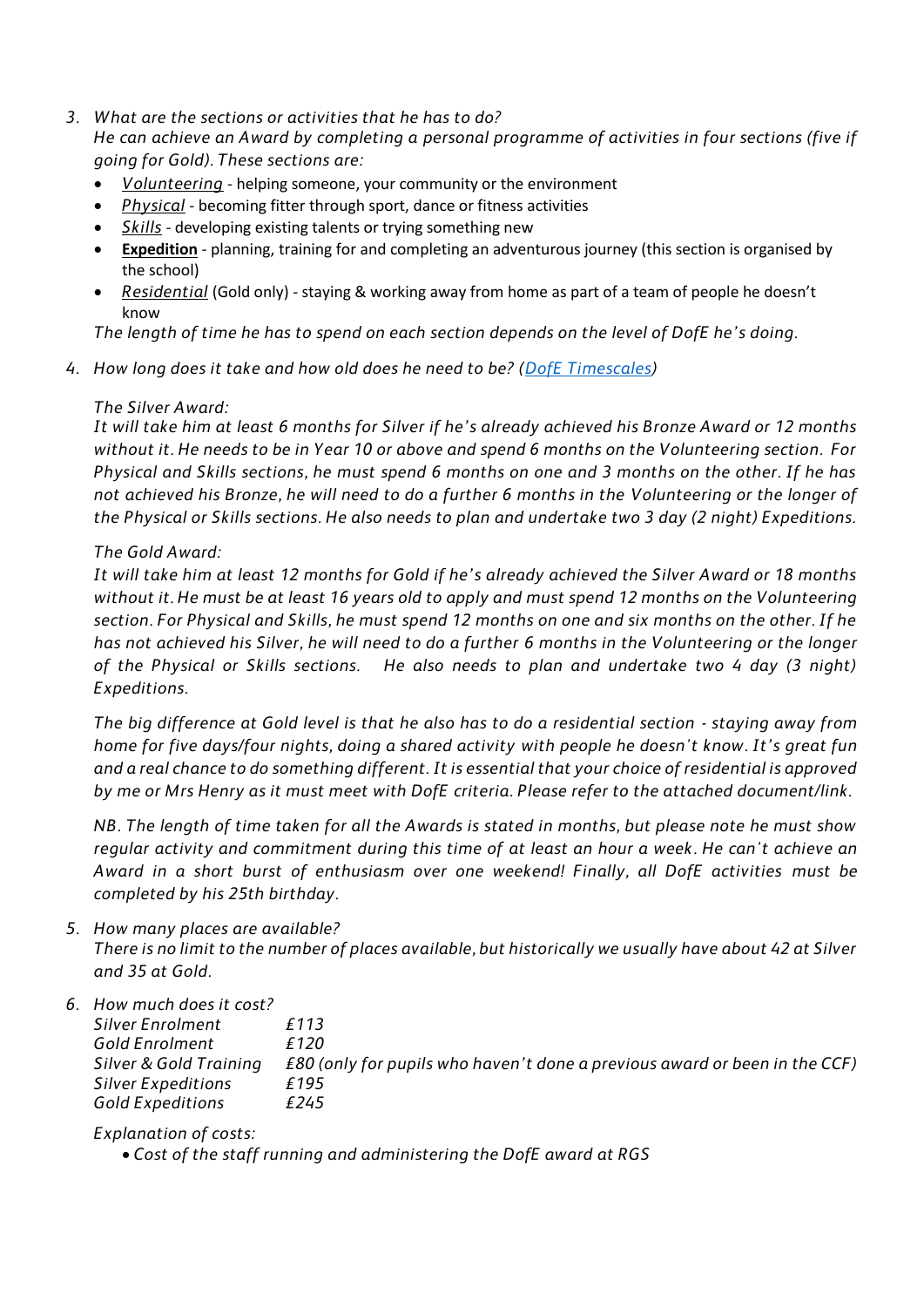- *DofE Welcome Pack (£21-Silver and £28-Gold)*
- *Licence fee to DofE South East Regional Office*
- *Training, practice and qualifying expeditions*
- *Maps and navigational equipment*
- *Access to trekking kit and camping equipment*
- *Updating and replacing of equipment*
- *Campsite fees*
- *Supervision on expeditions by a qualified Mountain Leader and other experienced instructors*
- *eDofE account*
- *School insurance*
- *Certificate and badge upon successful completion*

*The following are not included:* 

- *Food during the expedition weekends (this will be discussed, agreed and sourced by teams in advance)*
- *Personal camping and trekking equipment (RGS has a small supply of this kit to assist those in financial difficulty)*
- *Additional costs relating to completion of other sections of the Award.*

*The expedition fee covers the cost of instructors, assessors, pupil and staff accommodation, transport, updating and replacing of equipment and licence for the tracking equipment software used in Silver & Gold.* 

*If your son has joined the CCF (Army, Navy or RAF sections) in September, has been in the CCF previously or has completed another level of DofE (Bronze or Silver), he does not need to do any further training and so therefore NO Silver & Gold training fee will be due.* 

*We will write to you next term to confirm the training and expedition dates and to ask for those fees, as well as give you and your son more information about the training and expeditions themselves.*

*Incidentally, once your son has completed the training or completed an award, he does not need to do any more training to proceed to the next level as he will receive further training on the practice expedition.*

*As a form of comparison, last year two local grammar schools charged £445 for Silver and £500-650 for Gold. Both schools use external companies to provide the expedition and most or all of the training section, whilst at RGS we use the skills and experience of RGS staff and buy in DofE instructors and assessors to minimise the costs and make it as accessible as possible to all pupils.*

*NB: We would not want any RGS parent to not consider this opportunity due to cost. If you would find this financially difficult, please contact me in strictest confidence, as there may be funding available to assist you.*

*7. When do the training and the expeditions take place?*

*These are the provisional dates but may be subject to change. However, they give you a rough indication of when things take place before they are confirmed by the end of term.*

## *Training:*

*10th - 12th May - Silver & Gold Expedition training days for pupils who haven't done a previous award or been in the CCF. There will also be First Aid Training at some point next year for these pupils, but this date is yet to be confirmed.* 

| Expeditions:        |                                         |
|---------------------|-----------------------------------------|
| 28 June-2 July 2019 | Year 11, 12 & 13 Silver & Gold Practice |
| 13-16 July 2019     | Year 11 Silver Qualifying               |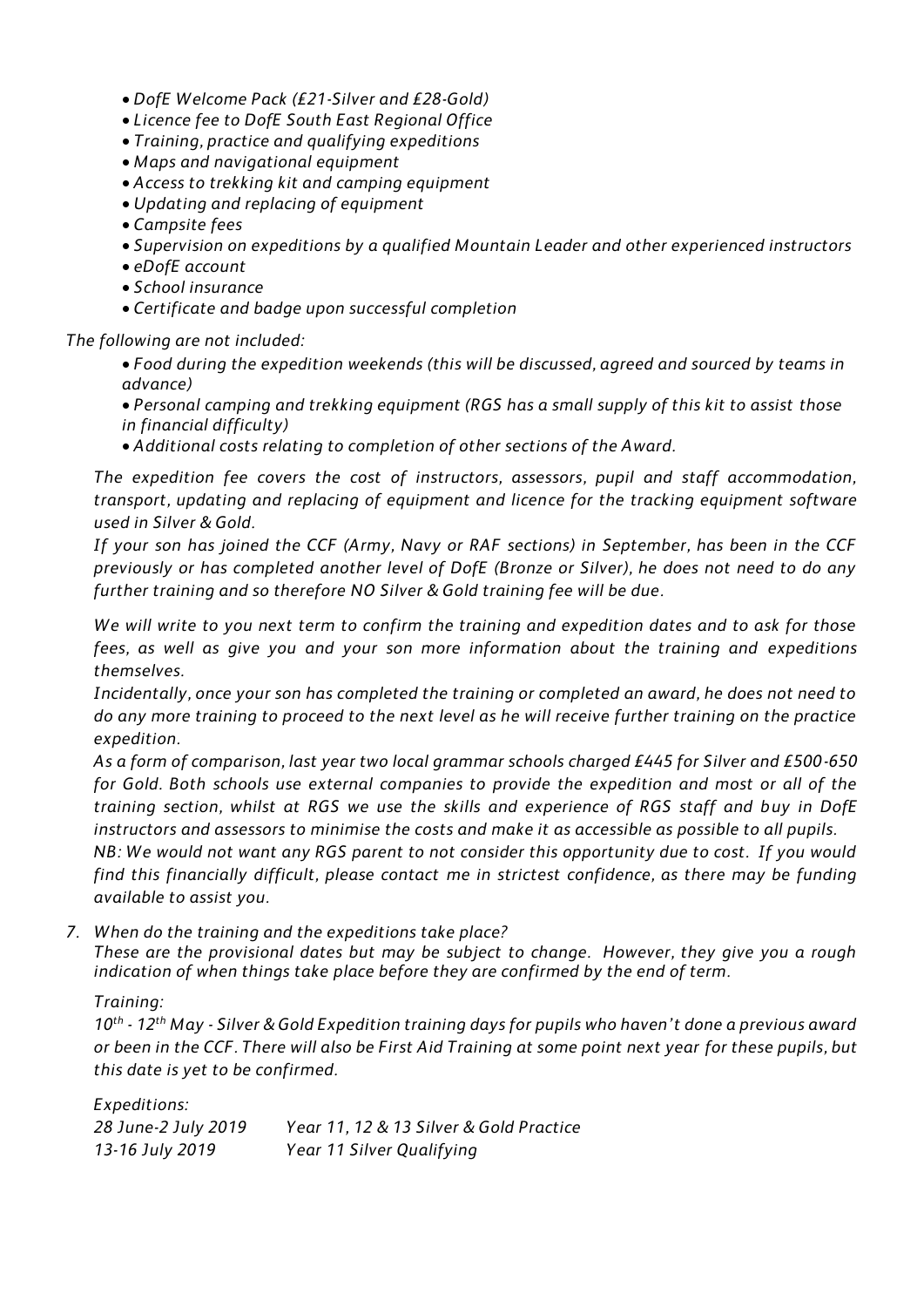# *13-17 July 2019 Year 11, 12 & 13 Gold Qualifying*

*Late June & July 2020 – Current Year 10 Silver Practice & Qualifying. NB. Current Year 10s are not doing their expeditions in the Brecon Beacons in 2018, as we do not feel that the majority of them are physically and mentally mature enough to cope with the challenging environment of an unaccompanied Silver Expedition in the Brecon Beacons. However, completing the rest of the Silver Award apart from the Expedition in Year 10 will mean they can focus purely on their studies and just the expedition in Year 11 which should be a good balance.* 

*Boys must complete both the practice and qualifying expeditions; otherwise they will not complete the expedition section and therefore not obtain the Award at that level. Therefore, please consider if your son will be available for both expeditions and the training before applying for him to join the Award.*

*8. What kit does my son need?* 

*Please see the [DofE Essential Kit List.](https://www.rgshw.com/_site/data/files/documents/school%20life/d%20of%20e/AC1CF5BB6F4DBDBF7F5B9266531BCD04.pdf) A limited supply of this kit is available on loan for free from the DofE/CCF stores and it is marked with an \*. If you need to purchase any kit, please make sure you ask if the store gives a discount to DofE participants as they generally do.*

# *9. How does your son apply?*

*We believe that the Award can benefit your son in many ways, but there is also a level of commitment required. Places will only be allocated once the following have been complied with;*

- *1. Log into ParentPay before Friday 12th October, look up and pay the correct enrolment fee, either 'DofE Silver Enrolment' or 'DofE Gold Enrolment (Must be 16 to apply!)'. Once you have paid this fee, your son will have a place on the Award. NB. If you are unable to pay online, please contact the Finance Office to pay by an alternative method.*
- *2. Read the [RGS DofE Parent and Pupil Annual Agreement](https://www.rgshw.com/_site/data/files/documents/school%20life/d%20of%20e/588D3FBBFF78CE940232852C95A2BBBE.pdf) and complete the relevant consent form on line using the links below;*

*[Year 10 Silver DofE Consent Form](https://forms.office.com/Pages/ResponsePage.aspx?id=Pu6mcJUbIEifB1_MiPbJhnRnkunlNPZBjTT4NgkP4L5URVNZV1g3SkwxS0cyTzU1NEZCUUZVWTVGVC4u) [Year 11 Silver DofE Consent Form](https://forms.office.com/Pages/ResponsePage.aspx?id=Pu6mcJUbIEifB1_MiPbJhnRnkunlNPZBjTT4NgkP4L5UMksxNE80U1Q3UUNKSFo1NVRJTzlGVDk2Uy4u)  [Gold DofE Consent Form \(You must be 16 to apply for Gold!\)](https://forms.office.com/Pages/ResponsePage.aspx?id=Pu6mcJUbIEifB1_MiPbJhnRnkunlNPZBjTT4NgkP4L5UOE1MSkNWQks0Q0NZMlIwMzlMVDdDWTRGVC4u)*

- *3. Complete the [Combined Programme Planner](https://www.rgshw.com/_site/data/files/documents/school%20life/d%20of%20e/615743FAD50BAB90C2A58EEF2C09EB3D.pdf) and return it to [sportsadmin@rgshw.com](mailto:sportsadmin@rgshw.com) as a photo/scanned image or post/hand in a hard copy to the Resources Centre, marked for the attention of Mrs Henry by Friday 12 th October.*
- *4. Once the enrolment fee and both forms are received, we will process your son's application and he will receive registration details and a login to record his progress and adventures electronically via eDofE.*
- *5. Your son can start any of his activities immediately or retrospectively from the beginning of Year 10 for Year 10 Silvers and from the end of Year 10 for Year 11 Silvers. Activities for Gold can be started from your son's 16th birthday. It is essential that all activities are selected from the approved [DofE Programme Ideas List.](https://www.dofe.org/wp-content/uploads/2018/08/programme_ideas_-_complete.pdf) If an activity is listed under Physical, it cannot be used for Skills and vice versa. If you or your son are unsure about an activity he has selected, he should contact Mrs Henry [sportsadmin@rgshw.com](mailto:sportsadmin@rgshw.com) as soon as possible for clarification.*
- *6. Expedition fees will be payable in January 2019. Please note that boys will only be allowed to participate in the expeditions once the fees have been received and at least 2 sections of the Award have been completed and approved on his eDofE account.*

## *10. Volunteering Opportunity*

*I am looking for 6 keen and proactive pupils who would like to help the DofE department and at the same time use it as their Volunteering section for their Silver or Gold Award. This activity will take place on Wednesdays immediately after School for an hour starting on Wednesday 3rd October. The role would entail helping in stores with a multitude of tasks ranging from logging, cleaning, checking,*